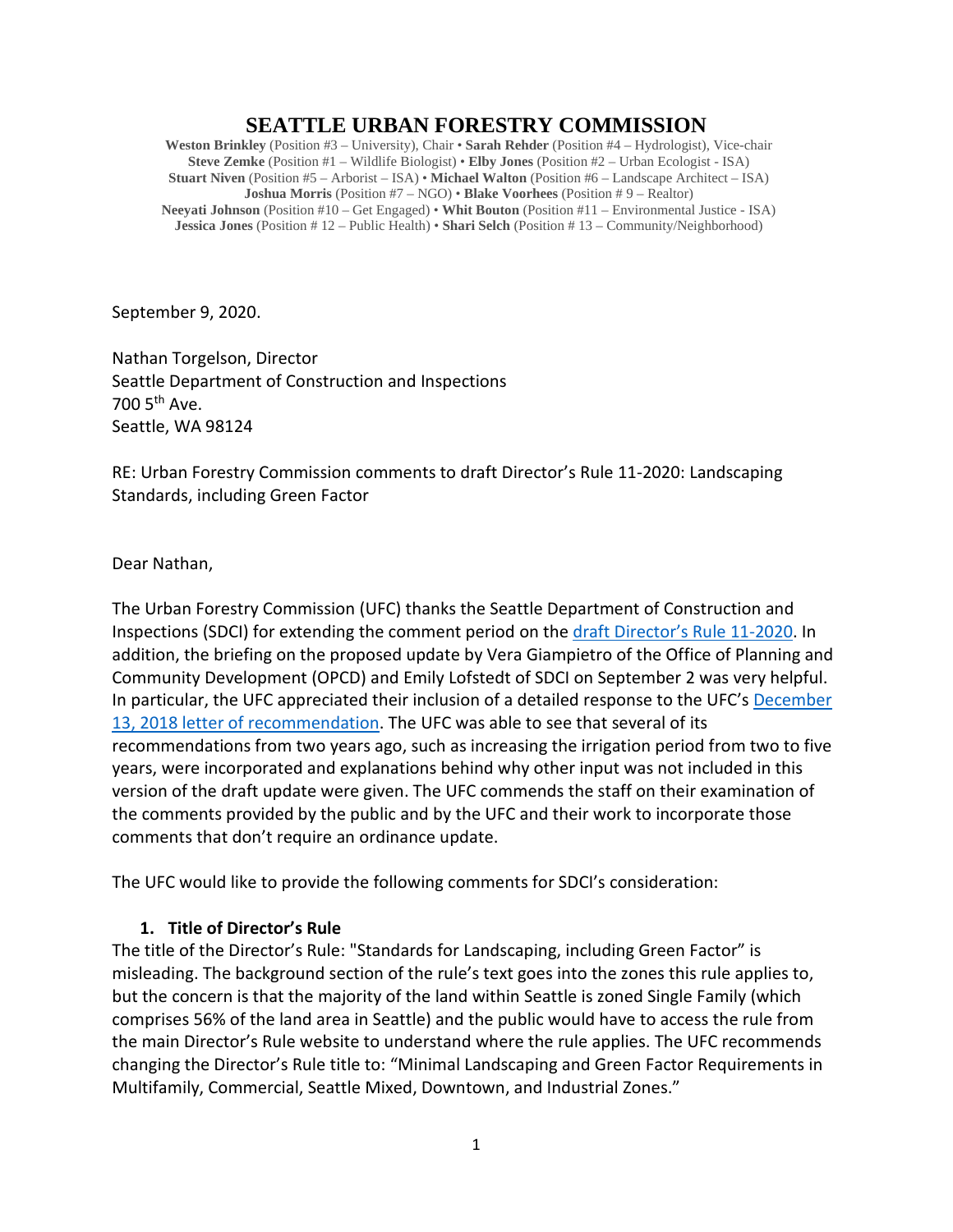### **2. Protection of Existing Trees and Increasing Tree Canopy**

Regarding the need to protect existing trees and increase tree canopy over time, the UFC would like to refer you to its August 12, 2020 letter to SDCI entitled ["Urban Forestry Commission \(UFC\)](http://www.seattle.gov/Documents/Departments/UrbanForestryCommission/FinalIssuedDocuments/WhatWeDo-Recomms/ADOPTED-DR13-2020letter081220.pdf)  [comments on SDCI Director's Rule 13-2020."](http://www.seattle.gov/Documents/Departments/UrbanForestryCommission/FinalIssuedDocuments/WhatWeDo-Recomms/ADOPTED-DR13-2020letter081220.pdf) The following text is from the referenced letter:

"*The UFC recommends adding language on the scope and intent of the Director's Rule 13-2020 to capture current code's intent to maximize retention of existing trees 6 inches DSH and larger throughout the development process. Proposed new text to be added to the Director's Rule: "To meet Seattle's 2035 Comprehensive Plan goals and tree protection code, all development projects in all zones across the city shall be designed to maximize the retention of existing trees 6 inches DSH and larger."*

*The inclusion of this provision would not limit the development potential of a lot as it still allows SDCI the authority to approve removal of significant trees and exceptional trees if necessary, to complete a project. Clarifying that a development project must be "designed to maximize the retention of existing trees" would, however, give SDCI the authority to stop unnecessary clearcutting of lots that is occurring as well as excessive and unnecessary removal of trees not impacted by the development. The priority should be to protect existing trees that are already providing environmental services and benefits to the city, rather than planting replacement trees for those removed. Policies for the protection of exceptional trees would not be altered*."

"Maximizing the retention of existing trees" throughout the development process is consistent with the goals of the 2035 Comprehensive Plan, the 2013 UFSP, SMC 23, SMC 25.11, and is needed to reach Seattle's goal to increase tree canopy citywide to 30% by 2037. The letter cited above contains additional background information in support of this position. Below are highlights of the UFC's position as stated in the August letter.

#### [Seattle 2035 Comprehensive Plan:](http://www.seattle.gov/Documents/Departments/OPCD/OngoingInitiatives/SeattlesComprehensivePlan/CouncilAdopted2019.pdf)

It is the City's policy in the 2035 Comprehensive Plan's Environment Section, Land Policies that:

"*EN1.1 Seek to achieve an urban forest that contains a thriving and sustainable mix of tree species and ages, and that creates a contiguous and healthy ecosystem that is valued and cared for by the City and all Seattleites as an essential environmental, economic, and community asset.*"

"*EN 1.2 Strive to increase citywide tree canopy coverage to 30% by 2037 and to 40% over time.*"

#### [2013 Urban Forest Stewardship Plan:](https://www.seattle.gov/Documents/Departments/Trees/Mangement/2013_Urban_Forest_Stewardship_Plan.pdf)

The same goals as the Seattle 2035 Comprehensive Plan are in the 2013 Urban Forestry Stewardship Plan and both have been adopted by the Seattle City Council.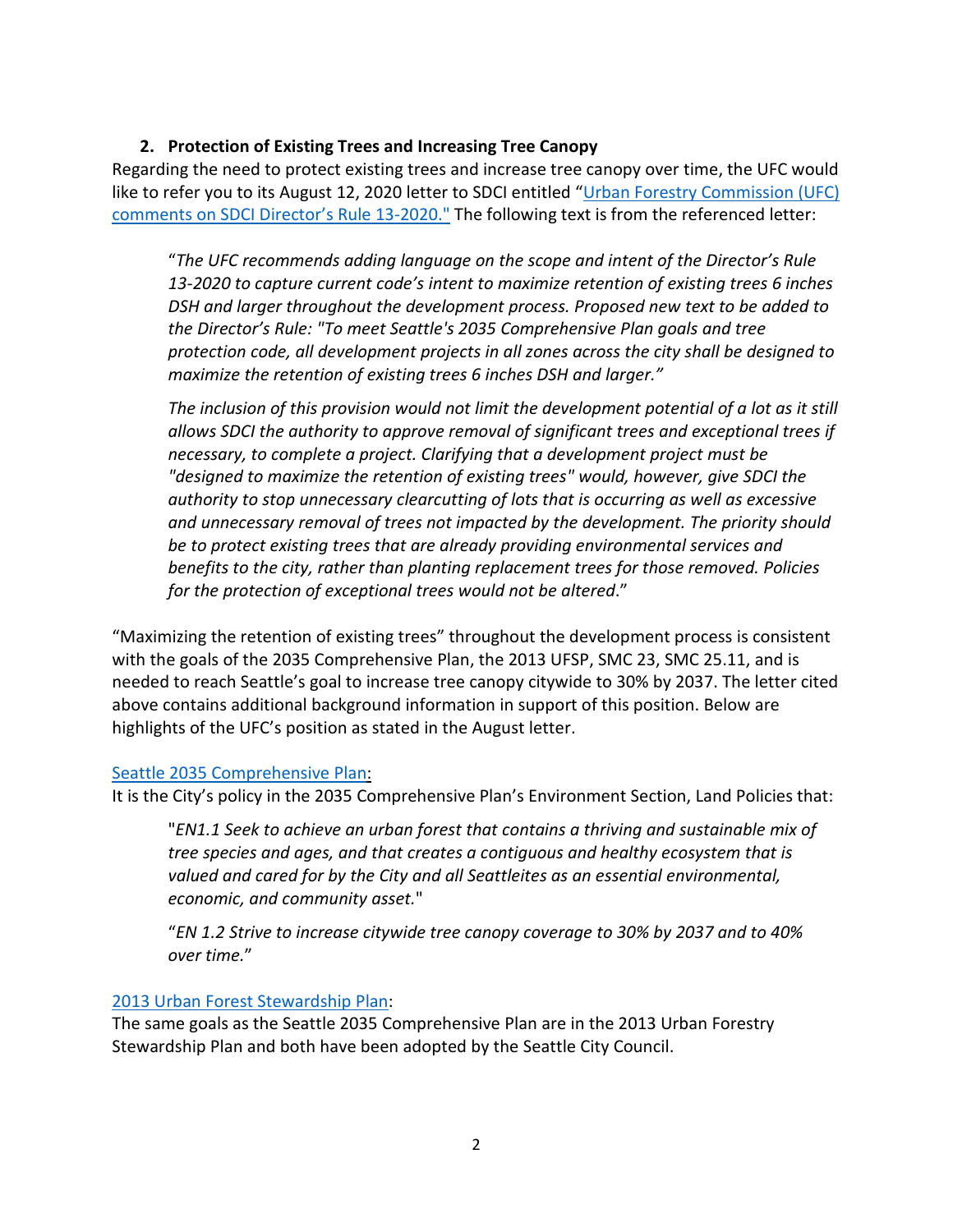### Land Use Code SMC 23.02.020 – [Content of preliminary plat application:](https://library.municode.com/wa/seattle/codes/municipal_code?nodeId=TIT23LAUSCO_SUBTITLE_IIPLRE_CH23.22SU_SUBCHAPTER_IPRPLPR_23.22.020COPRPLAP)

There are requirements made during platting and short platting to "maximize the retention of existing trees." This provision is consistent with the goals of the Seattle 2035 Comprehensive Plan and needs to continue through the whole development process. The specific text is included below for reference (**bold text** added by the UFC):

*"The purpose of this Land Use Code is to protect and promote public health, safety and general welfare through a set of regulations and procedures for the use of land which are consistent with and implement the City's Comprehensive Plan. Procedures are established to increase citizen awareness of land use activities and their impacts and to coordinate necessary review processes. The Land Use Code classifies land within the City into various land use zones and overlay districts in order to regulate uses and structures. The provisions are designed to provide adequate light, air, access, and open space; conserve the natural environment and historic resources; maintain a compatible scale within an area; minimize traffic congestion and enhance the streetscape and pedestrian environment. They seek to achieve an efficient use of the land without major disruption of the natural environment and to direct development to lots with adequate services and amenities.* 

# **3. Protect trees during development that are not impacted by the development**

Portland, Oregon faced a similar situation as Seattle's with unnecessary loss of existing trees due to clear-cutting entire lots during development. In 2018, Portland amended their tree code to address unnecessary tree loss. The UFC urges the preservation of trees not within development footprints to help maximize the retention of existing trees. This intent is already included in the 2013 Urban Forest Stewardship Plan which has as a Priority Action to "*Preserve existing trees, because it takes decades for most trees to reach their ultimate size, trees growing in Seattle generally provide immediate and ongoing benefits that cannot be matched by small/young replacement trees*."

While Green Factor awards credits for trees preserved, the UFC is concerned that without additional guidance to maximize the retention of existing trees, mature/established trees not directly impacted by the development will be lost, making reaching the City's canopy goals much more difficult.

The following text provides references to Portland's recently updated code:

### *Portland, OR - [Amendments to Title 11, Trees, Regarding Trees in Development](https://nam10.safelinks.protection.outlook.com/?url=https%3A%2F%2Fwww.portlandoregon.gov%2Ftrees%2Farticle%2F675713&data=02%7C01%7C%7Ca5d1b0c8087b4be6d49308d84f54729c%7C84df9e7fe9f640afb435aaaaaaaaaaaa%7C1%7C0%7C637346571399160731&sdata=EztLqjDh9MvJFNqnJ5j1OCzjlj%2F7pSUt5CrL1UwTY%2BQ%3D&reserved=0)  [Situations, Became Effective March 16, 2018](https://nam10.safelinks.protection.outlook.com/?url=https%3A%2F%2Fwww.portlandoregon.gov%2Ftrees%2Farticle%2F675713&data=02%7C01%7C%7Ca5d1b0c8087b4be6d49308d84f54729c%7C84df9e7fe9f640afb435aaaaaaaaaaaa%7C1%7C0%7C637346571399160731&sdata=EztLqjDh9MvJFNqnJ5j1OCzjlj%2F7pSUt5CrL1UwTY%2BQ%3D&reserved=0)*

*"Trees are subject to the preservation requirements of PCC 11.50, Trees in Development Situations, ONLY IF ground disturbance impacts the Root Protection Zone of at least one regulated tree. Removal of trees through a development permit is no longer allowed if no regulated tree faces an impact by the development."*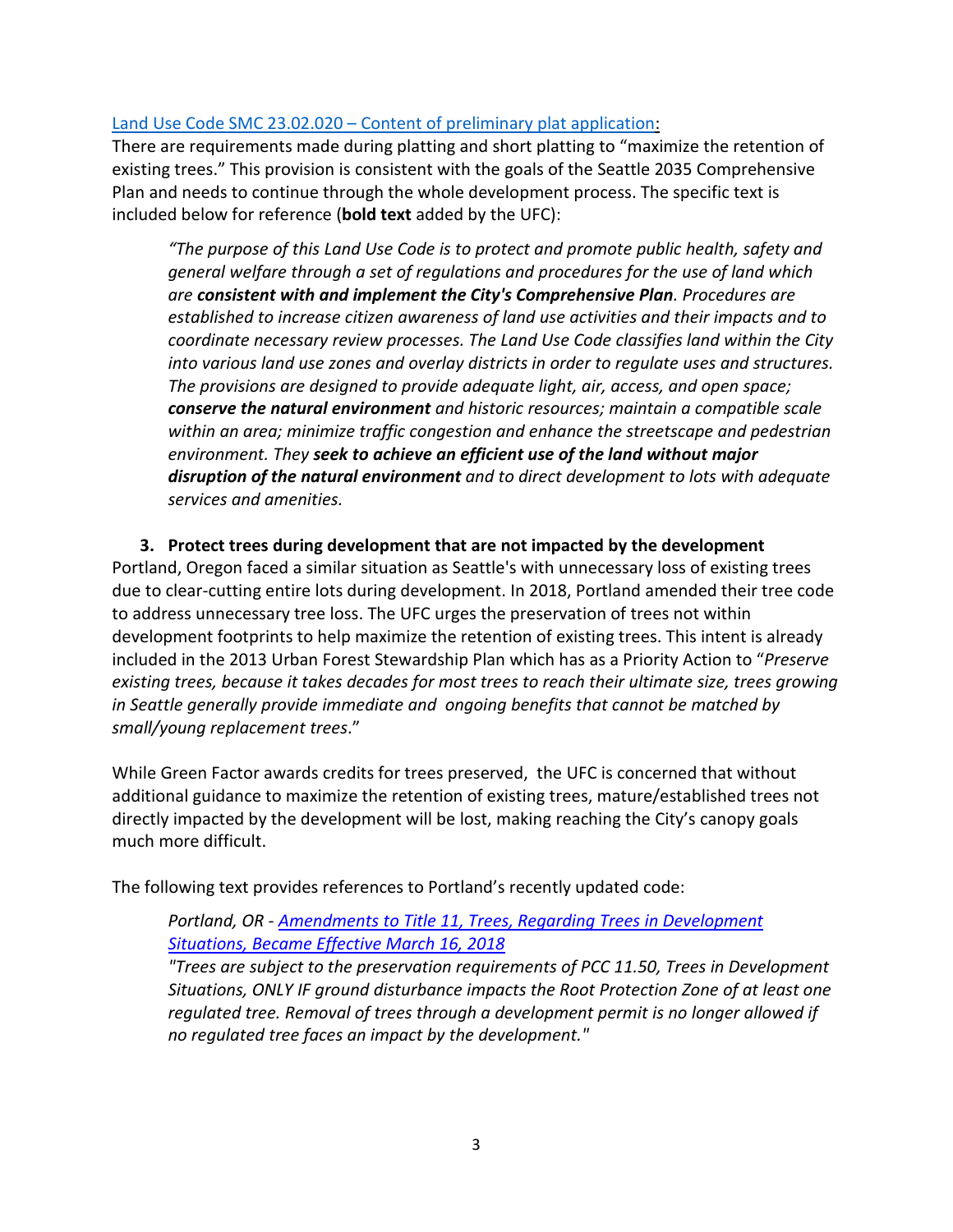### **4. Multifamily versus Low rise**

The text in the draft rule refers to low rise but leaves out mid-rise and high rise. These zones are now referred to collectively as Multifamily in SMC 23.45. Please update the rule to reflect current code language.

### **5. Other Code sections regulating trees**

The new draft rule says it only covers SMC 23 - Land Use Code. The two prior Director's Rules on Landscaping more explicitly discussed the interplay of code regarding trees. This is a valuable piece of information showing the need to understand the code as a whole.

The following is an excerpt from Director's Rule 30-2015, "*supplements and interprets landscape requirements in the Land Use Code (SMC Title 23), State Environmental Policy Act (SEPA) regulations (SMC Chapter 25.05), Environmentally Critical Areas (SMC Chapter 25.09) and Tree Protection Code (SMC Chapter 25.11). In the event of a conflict between the requirements of the Seattle Municipal Code (including the Shoreline Master Program, Stormwater Code, Land Use Code, and ECA requirements) and this rule, code requirements prevail.*" While it mentions the Tree Protection Code, it does not say which prevails in the event of a conflict. This type of clarification is needed.

Going back t[o Director's Rule 10-2011,](https://www.seattle.gov/Documents/Departments/UrbanForestryCommission/2013/2013docs/DR2011_10.pdf) it was more explicit regarding Tree Protection under SMC 25.11. It said "*Preservation of certain trees is required by the tree protection code. SMC Chapter 25.11. For more information see Client Assistance memo (CAM) 242 "Tree Protection Regulations in Seattle*.

There are provisions in SMC 25.11 - Tree Protection, that do prevail and landscapers need to comply with. If an exceptional tree is on the property, and is not affected by the building project, it is protected and can not to be removed. The draft Director's Rule does not address this provision.

Another major concern the UFC has is a lack of enforcement and knowledge about the need during development to replace any trees 24" DSH or larger and all Exceptional Trees removed. SMC 25.11.090 states:

*"Each exceptional tree and tree over two (2) feet in diameter that is removed in association with development in all zones shall be replaced by one or more new trees, the size and species of which shall be determined by the Director; the tree replacement required shall be designed to result, upon maturity, in a canopy cover that is at least equal to the canopy cover prior to tree removal. Preference shall be given to on-site replacement. When on-site replacement cannot be achieved, or is not appropriate as determined by the Director, preference for off-site replacement shall be on public property."*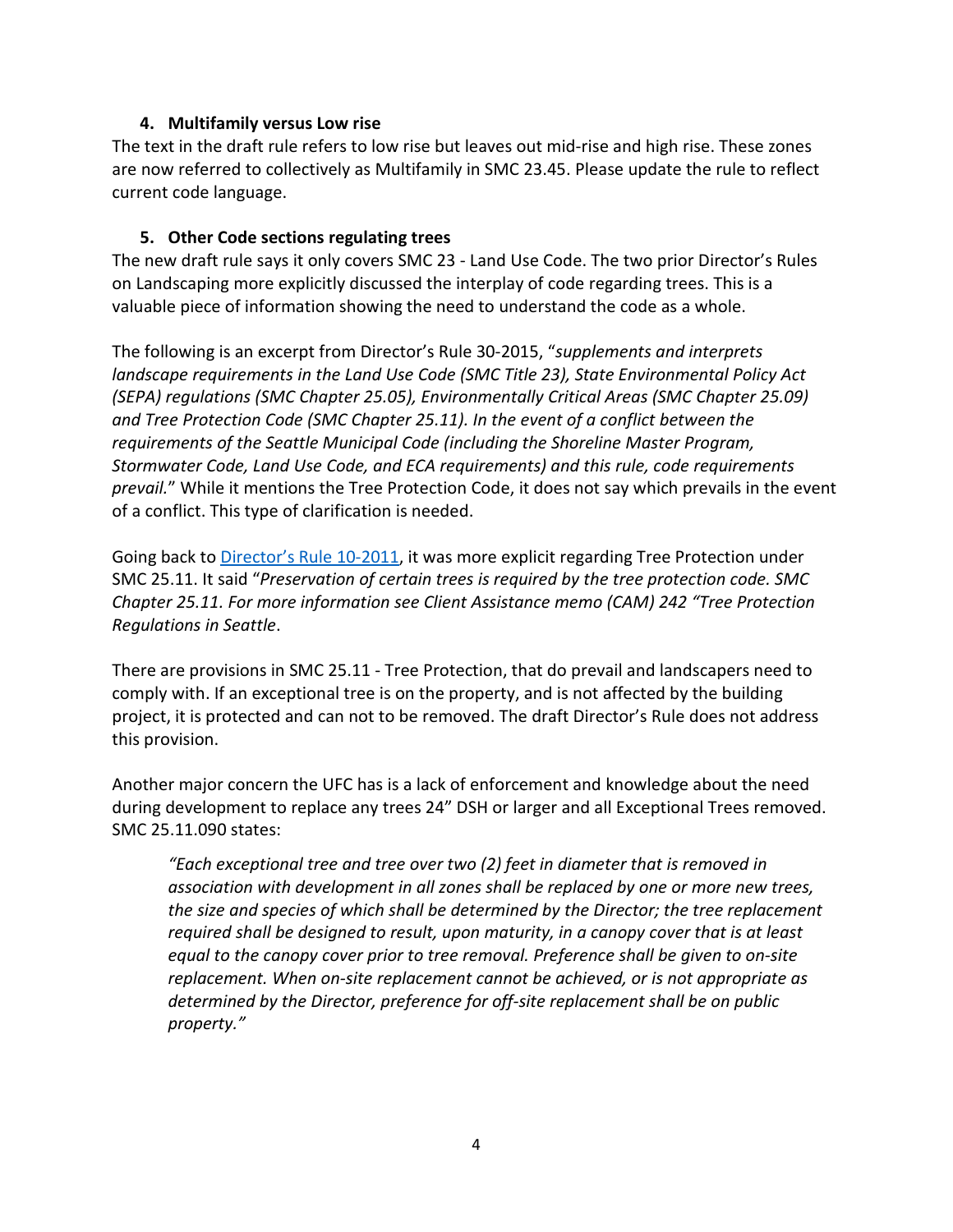### **6. Require removal of all invasive species when a lot is being developed**

Though it was mentioned during the September 2 UFC meeting that the removal of invasive plants on the entire lot will be included in subsequent drafts, the UFC is choosing to include this as a comment because the draft version currently available does not include this stipulation.

Invasive plants, like English ivy, are killing many trees in Seattle and the City needs to be aggressively responding by requiring their removal. Removing invasive vegetation when a project is being developed is an efficient and effective approach. On Page 3 - under invasive species - a 10-foot buffer will quickly be overrun if an invasive species like English ivy is on the property. It should be the responsibility of the property owner to remove all invasive species when a property is being developed to help protect both preserved and new plants and trees.

# **7. Differentiate when using Green Factor in the right-of-way whether power lines are present or not**

When trees are planted in the right-of-way, require larger trees to be planted if no power lines are present on that side of the street. Section H. Landscape Elements in the right-of-way, on page 5, does not differentiate between street sides that have power lines and those that don't. Though power lines overhead will limit the size at maturity of trees planted, where power lines are not present, larger trees should be encouraged. The UFC is looking to maximize the size of the tree planted that fits the available space.

# **8. Do not reduce the size of trees and tree canopy required under Green Factor**

The draft rule and current Director's Rule 30-2015 provide a link to a list of trees. Neither of these links are functioning. A link to [Seattle Green Factor Plant List](http://www.seattle.gov/Documents/Departments/SDOT/PublicSpaceManagement/SeattleGreenFactorPlantList.pdf#:%7E:text=Seattle%20Green%20Factor%20Plant%20List%20Scientific%20Name%20Common,Ceratostigma%20plumbaginoides%20hardy%20plumbago%20Daboecia%20cantabrica%20Irish%20heath) (dated 2010) was found, but contains only 19 tree species and does not indicate their mature size or canopy. The UFC also found the Seattle [Green Factor Tree List](http://www.seattle.gov/Documents/Departments/SDCI/Codes/GreenFactorTreeList2008.pdf) (from 2008) and is using it to provide input. The table below compares the canopy spread of the 2008 list with the canopy spread proposed for the 2020 draft rule:

| <b>Tree size</b> | 2015 mature | 2008 mature   | 2008 average  | 2020 mature   |
|------------------|-------------|---------------|---------------|---------------|
| (2008 list)      | tree height | canopy spread | canopy spread | canopy spread |
| Small            | 15 feet     | 10-30 feet    | 18.9 feet     | 8-16 feet     |
| (45 trees)       |             |               |               |               |
| Small/Medium     | 25 feet     | 15-40 feet    | 22.0 feet     | 16-21 feet    |
| $(43$ trees)     |             |               |               |               |
| Medium/Large     | 30 feet     | 15-40 feet    | 29.9 feet     | 21-26 feet    |
| $(38$ trees)     |             |               |               |               |
| Large            | 40 feet     | 30-80 feet    | 37.7 feet     | $26 + feet$   |
| (37 trees)       |             |               |               |               |

It appears that a revised tree list based on the tree canopy width given in the 2020 draft Director's Rule would significantly reduce the canopy width in each category compared to the 2008 list. This would give much smaller trees a higher Green Factor credit than they currently receive. The UFC is concerned about smaller trees with less canopy at maturity being planted or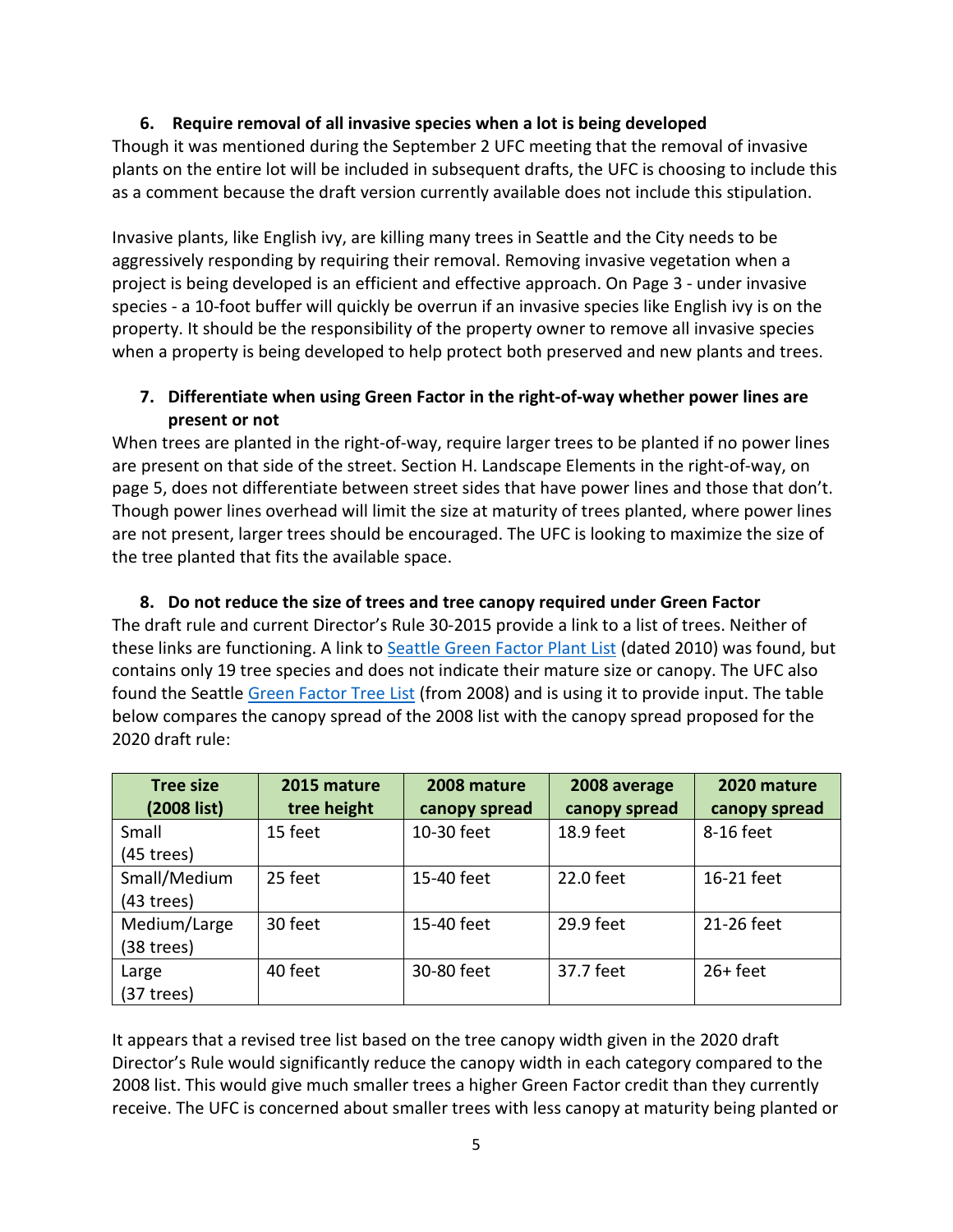preserved using the smaller canopy spread sizes proposed when larger species would be able to be planted. Trying to increase tree canopy citywide to reach the 30% goal in the 2035 Comprehensive Plan (and the 2013 Urban Forest Stewardship Plan) by 2037 becomes that much harder as large trees are removed or not planted and are replaced by smaller trees with less canopy area. Finding a way to encourage, and reward accordingly, the use of the largest appropriate tree for the space would better support the City's canopy cover goals. All trees should award more points than permeable pavement or green roofs.

Tree canopy width (area) is only one factor when looking at the value of tree size. Volume is more important in terms of the overall benefits that trees provide and includes taking into account the height of the tree.

### **9. Develop one recommended tree list of sizes and canopy**

To further the discussion from the briefing provided, the UFC compiled the table below to summarize the difference between SDOT's and SDCI's tree lists. The two lists have different size names and different canopy spreads. It is the UFC's understanding that a single tree list is something that is not being pursued at this time. Trees in the right-of-way can be used for Green Factor. Having different size tables and classification makes is confusing when Green Factor can include both trees on a lot and street trees. There needs to be one tree list for all City departments. The UFC recommends that the City take the time to standardize the tree lists between all departments. A single, more expansive tree list that clearly states recommended species for under power lines and within the right-of-way would avoid confusion. The UFC would be happy to work with City departments to support this effort.

| SDOT's list  | <b>Canopy size</b> | <b>SDCI's Rule 11-2020</b> | Canopy size |
|--------------|--------------------|----------------------------|-------------|
| Small        | 10-30 feet         | Small                      | 8-16 feet   |
| Medium       | 20-40 feet         | Small/medium               | 16-21 feet  |
| Medium-large | 25-40 feet         | Medium large               | 21-26 feet  |
| Large        | 35-50 feet         | Large                      | $26 + feet$ |

### **10. Attach Green Factor Tree List to SDCI Director's Rule**

To simplify references, the UFC thinks it makes sense to attach any tree and plant list to this Director's Rule rather than asking someone to go elsewhere to find it.

### **11. Signage**

Within the discussion of signage on page 12, clarify that signs should be posted both for tree protection areas and also for tree removal applications. Photographs and measurements of all trees should be included in any plan to remove trees. Data for tree removal and replacement and retention should be in a data form that SDCI can easily enter into its database system. Because a lot of the current code enforcement regarding trees is complaint-based, the UFC recommends posting tree removal and replacement permit applications for two weeks prior to trees being removed in a location that is visible from the street and with a yellow ribbon on the tree. This information should also be included online associated with the property.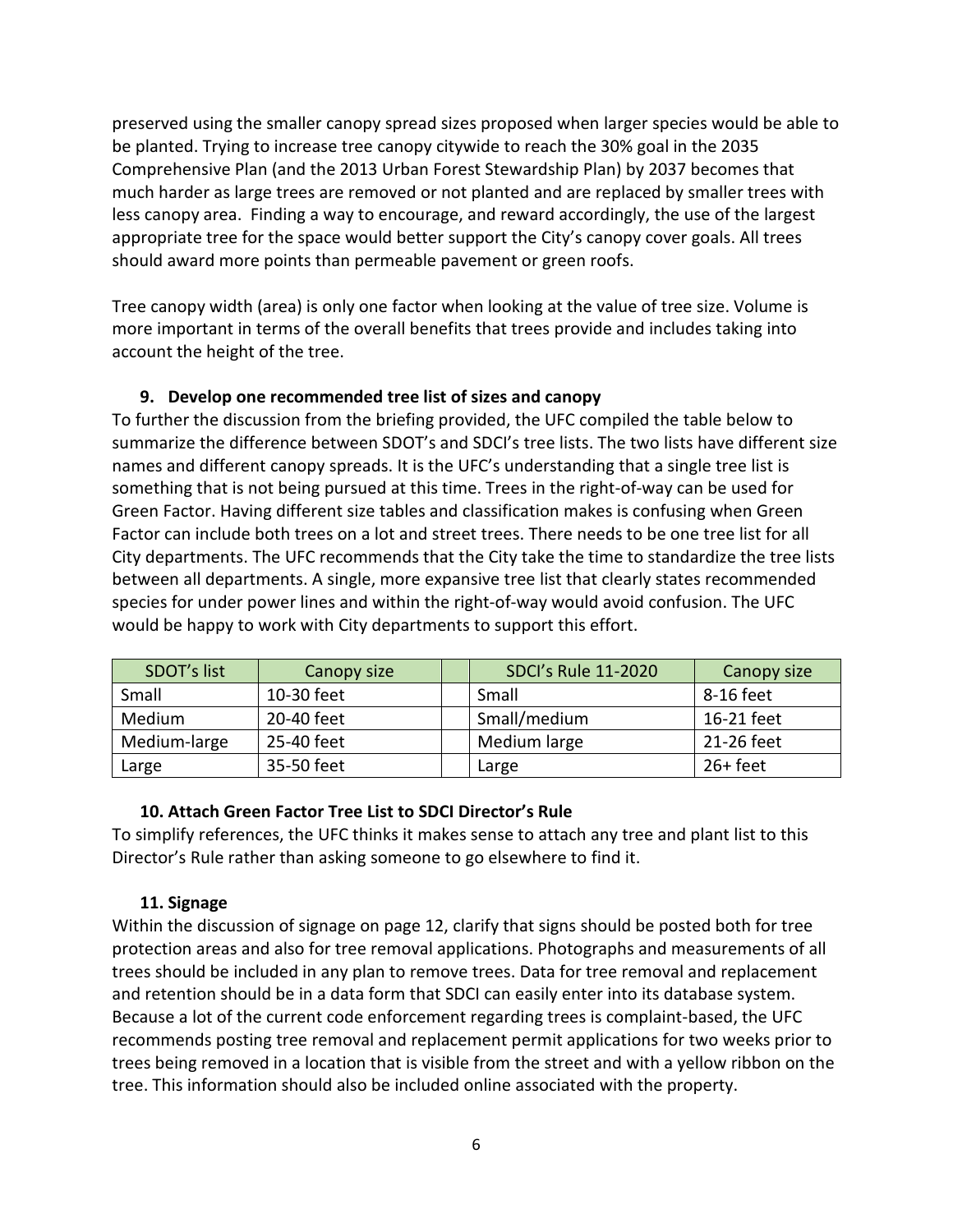#### **12. "Arborist" Report**

On page 19, the UFC recommends adding "arborist" to the "report" needed to reduce the basic tree protection area. "Arborist report" is the term used in the 2015 Director's Rule. An arborist's report is needed for reducing a tree protection area.

#### **13. Landscape Management Plan**

On page 21, the draft Director's Rule discusses the Landscape Management Plan. Though irrigation is called out as an element, a watering schedule should be included. Also, the Landscape Management Plan should be submitted to the City for review and recorded so that it can be acknowledged and verified that it will work.

#### **14. Attachment A**

Attachment A that begins on page 22 is out of date. The Landscape Improvement Checklist is for Director's Rule 10-2011. Also, per UFC comment 13 above, it will need to be corrected to note that it needs to be submitted to SDCI along with the Landscape Management Plan.

#### **15. Bond**

The UFC does not agree with not requiring a bond as was included under Section 4b within the Permit Requirements section in the Director's Rule 30-2015. A bond would appear to be a good option to have to ensure completion of landscaping when it is delayed.

#### **16. Adequate soil volume must be available for trees to live**

A table is given for soil volume for trees in containers, but one is not given for trees planted in the ground. During the briefing, it was acknowledged that there is concern that requiring a certain soil volume may jeopardize a development project. Green Factor incentivizes larger trees and if there is insufficient soil to support those trees, the trees will not be healthy and may be more vulnerable to environmental damage. This situation turns the additional points awarded by Green Factor for a large tree into a liability instead of an asset.

The planting standard specifications included for reference discuss only the planting requirements and not the long-term space needed for the tree to grow. The standard plans referenced also apply to the right-of-way conditions, such as "Deciduous Tree Planting in Planting Strip" and do not apply to private property. The UFC would like the City to reconsider not including minimum soil volumes appropriate to the tree sizes being planted.

On Page 4, under G. - Soil and Mulch item it says: "Additional soil requirements for trees are listed in section II.5 of this rule." It is not clear where this is as there is no section II.5.

#### **17. Tree and Urban Forestry Protection Manual needed**

Though likely beyond the Director's Rule scope, the UFC recommends that SDCI considers an overarching Tree and Urban Forestry Protection Manual. SDOT has a Tree Manual and so does the City's Stormwater program. Rules and regulations regarding trees need one place for people to easily find the relevant information. Asking developers, homeowners, and others to